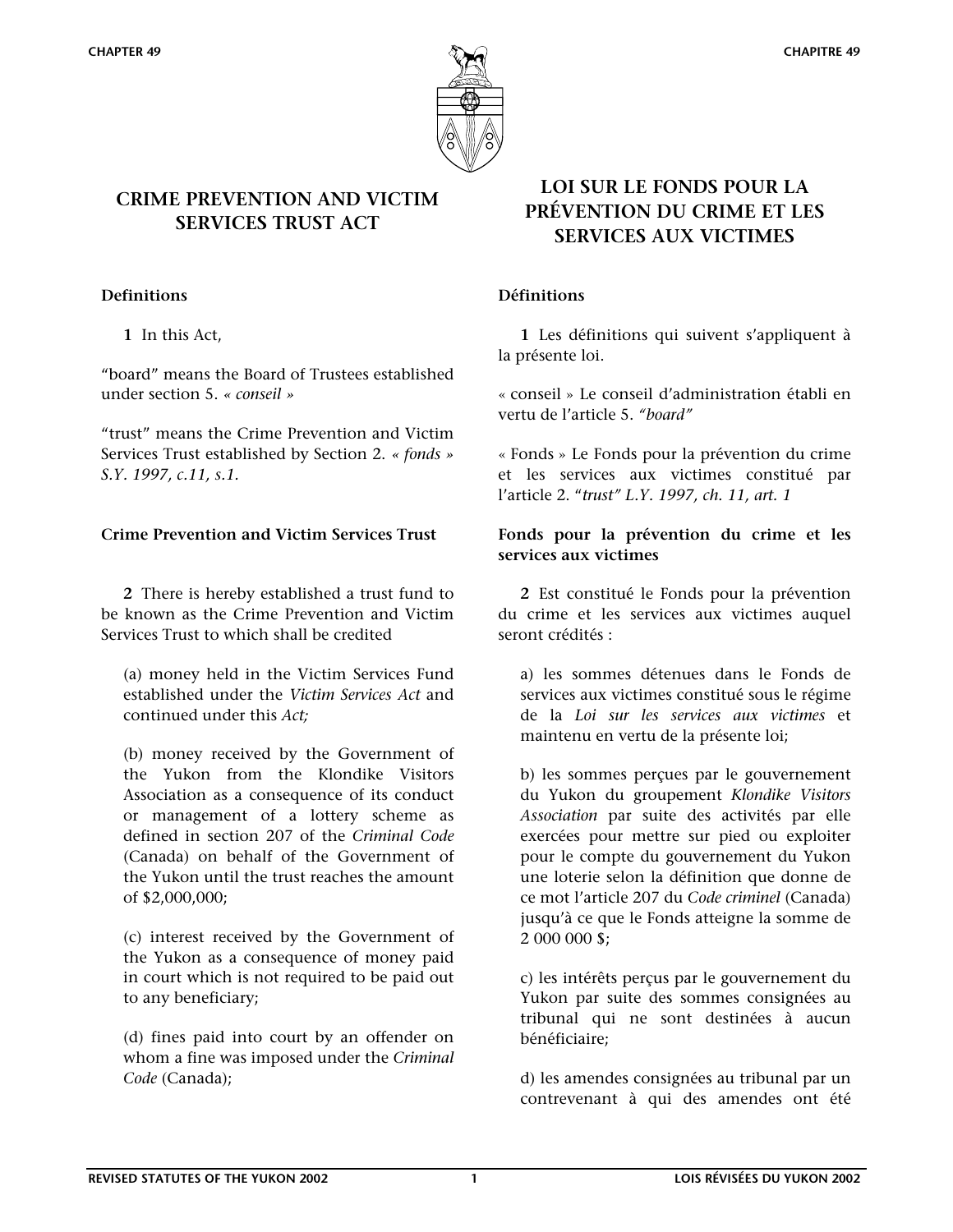(e) any money donated by any person on condition that it be used for the purposes of the trust;

(f) victim surcharges imposed under the *Criminal Code* (Canada);

(g) any money received by the Yukon from Canada in accordance with the Memorandum of Understanding respecting the Sharing of the Proceeds of the Disposition of Forfeited Property and other matters entered into by the Yukon and Canada on March 28, 1996;

(h) any money appropriated to the trust by the Legislature. *S.Y. 1997, c.11, s.2.*

**3**(1) Money credited to the trust shall be held in a separate account in the Yukon Consolidated Revenue Fund.

(2) Money paid into the trust shall be trust money within the meaning of the *Financial Administration Act. S.Y. 1997, c.11, s.3.*

## **Purposes of the Trust Comparent Comparent Comparent Comparent Comparent Comparent Comparent Comparent Comparent Comparent Comparent Comparent Comparent Comparent Comparent Comparent Comparent Comparent Comparent Compare**

**4**(1) Subject to any conditions under which money is paid into it the trust shall be used for the following purposes

(a) the promotion and provision of services intended to reduce the incidence of crime;

(b) the promotion and provision of services intended to prevent violence against women and children;

(c) the promotion and provision of services intended to address the root causes of criminal behaviour;

(d) the provision and publication of information about how crime can be prevented and how people can protect infligées en vertu du *Code criminel* (Canada);

e) les sommes données par une personne à la condition qu'elles servent à assurer la réalisation des objets du Fonds;

f) les suramendes compensatoires infligées en vertu du *Code criminel* (Canada);

g) toute somme reçue par le Yukon en provenance du Canada conformément au Protocole d'entente concernant le partage du produit de la disposition de biens confisqués et autres questions conclu par le Yukon et le Canada le 28 mars 1996;

h) les sommes affectées au Fonds par la Législature. *L.Y. 1997, ch. 11, art. 2*

## **Trust under the Financial Administration Act Fonds régi par la Loi sur la gestion des finances publiques**

**3**(1) Les sommes versées au crédit du Fonds sont détenues dans un compte séparé du Trésor du Yukon.

(2) Les sommes versées au Fonds deviennent des fonds détenus en fiducie au sens de la *Loi sur la gestion des finances publiques. L.Y. 1997, ch. 11, art. 3*

**4**(1) Sous réserve des conditions auxquelles est assujetti le versement des sommes dans celui-ci, le Fonds doit servir aux objets suivants :

a) promouvoir et fournir des services visant à réduire la fréquence du crime;

b) promouvoir et fournir des services visant à prévenir la violence faite aux femmes et aux enfants;

c) promouvoir et fournir des services visant à déterminer les causes fondamentales du comportement criminel;

d) offrir et publier des informations sur les méthodes de prévention du crime, sur les moyens de se défendre contre la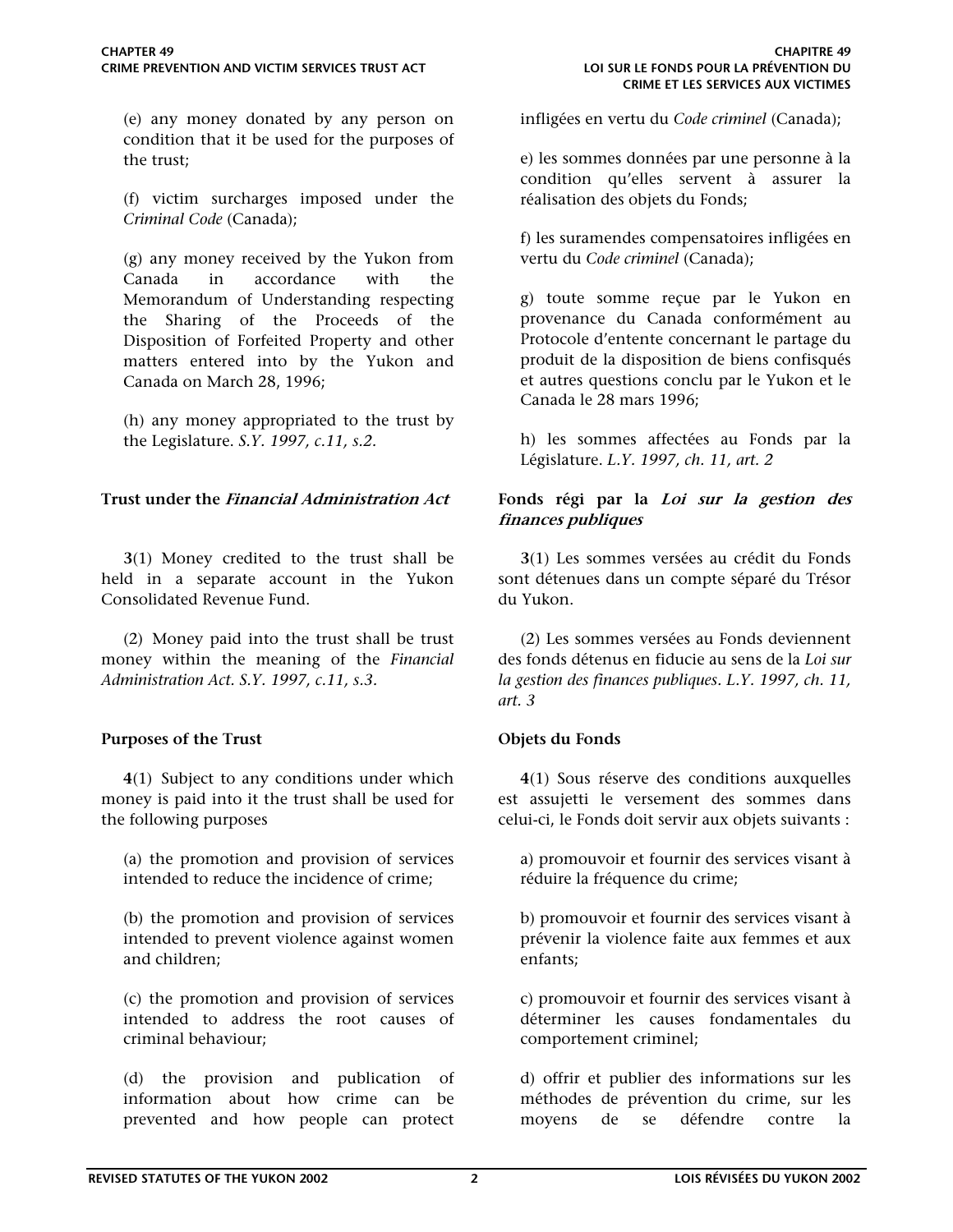themselves from being victimized by crime, about the needs of victims of offences and about services offered for victims of offences; and

(e) the promotion and provision of services for the victims of offences.

(2) The trust shall not be used to pay compensation to victims of offences.

(3) In this section "offences" includes offences against enactments of the Legislative Assembly and offences against enactments of the Parliament of Canada. *S.Y. 1997, c.11, s.4.*

**5**(1) The trust shall be managed and controlled by a board of trustees consisting of 9 members appointed by the Commissioner in Executive Council as follows

(a) two persons who are members of the public service recommended by the Minister of Justice;

(b) one person who is a member of the public service recommended by the Minister of Health and Social Services;

(c) one person recommended by the Royal Canadian Mounted Police;

(d) two persons recommended by the Minister of Justice from among persons nominated by the Council of Yukon First Nations, other Yukon First Nations, and First Nation organizations with an interest in justice issues;

(e) one person recommended by the Minister of Justice from among persons nominated by organizations concerned with women's equality issues and problems facing women in the Yukon;

(f) two persons recommended by the Minister of Justice from among persons in the general public who have expressed an

victimisation découlant du crime et sur les besoins des victimes d'infractions et sur les services qui leur sont offerts;

e) promouvoir et fournir des services à l'intention des victimes d'infractions.

(2) Le Fonds n'est pas destiné à l'indemnisation des victimes d'infractions.

(3) Au présent article, « infractions » comprend les infractions aux textes promulgués par l'Assemblée législative et les infractions aux textes édictés par le Parlement du Canada. *L.Y. 1997, ch. 11, art. 4*

### **Board of Trustees Conseil d'administration**

**5**(1) Le Fonds est administré et dirigé par un conseil d'administration composé de neuf membres ainsi nommés par le commissaire en conseil exécutif :

a) deux fonctionnaires recommandés par le ministre de la Justice;

b) un fonctionnaire recommandé par le ministre de la Santé et des Affaires sociales;

c) une personne recommandée par la Gendarmerie royale du Canada;

d) deux personnes recommandées par le ministre de la Justice choisies parmi celles proposées par le Conseil des premières nations du Yukon, par d'autres premières nations du Yukon et par des organismes des premières nations qui s'intéressent aux questions touchant la justice;

e) une personne recommandée par le ministre de la Justice choisie parmi celles proposées par les organismes préoccupés par les questions concernant l'égalité des femmes et les problèmes que rencontrent les femmes au Yukon;

f) deux personnes recommandées par le ministre de la Justice choisies parmi le public en général qui ont manifesté un intérêt pour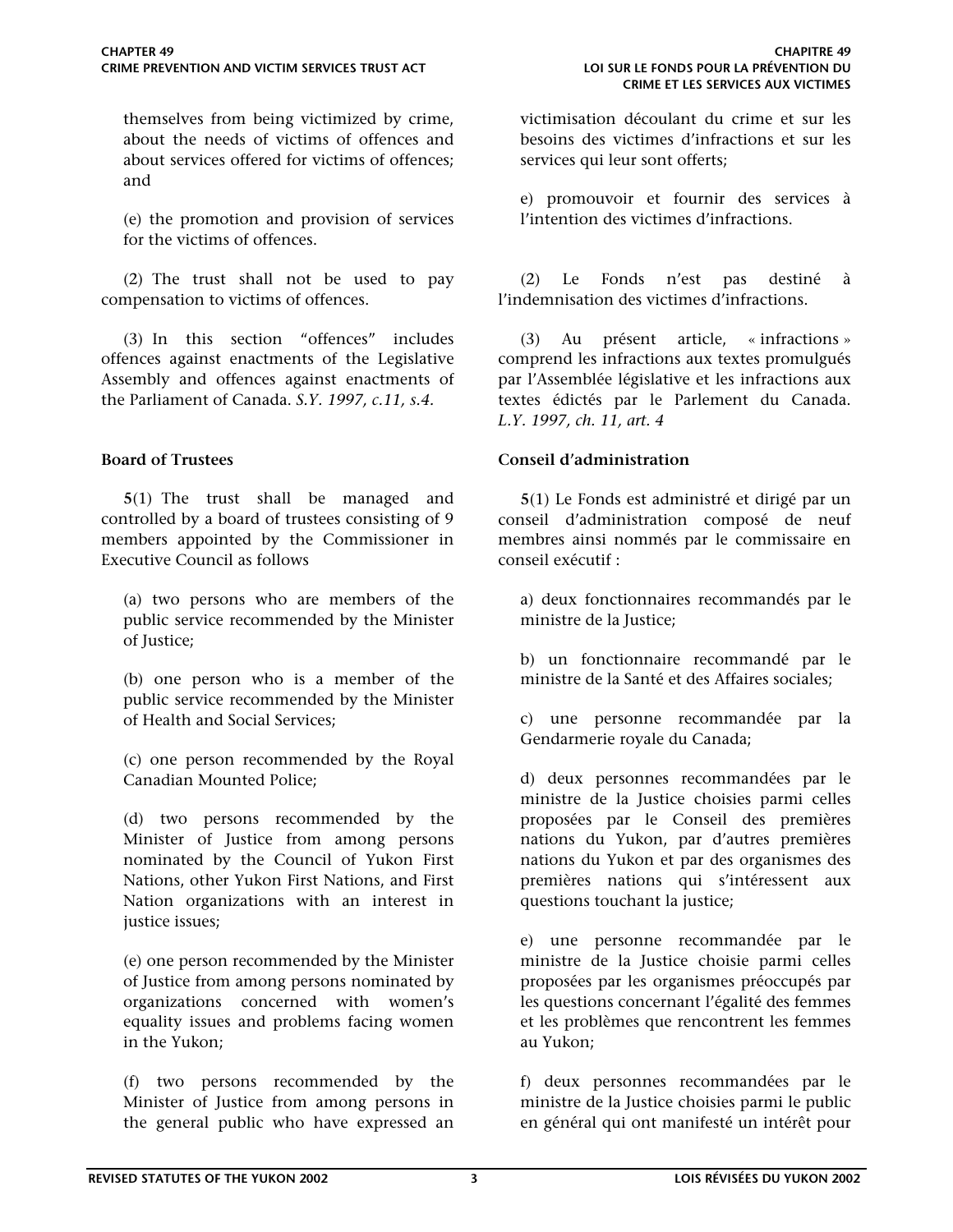(2) Members of the board shall be appointed to serve terms not exceeding three years and may be reappointed for further terms.

(3) Vacancy in the membership of the board does not impair the capacity of the remaining members to act.

(4) The Commissioner in Executive Council shall designate one of the members of the board to be the chair.

(5) The members of the board may designate one or more of their members to be the vicechair of the board to act as chair when the chair is absent or unable to act.

(6) Persons appointed to the board shall serve without remuneration but may be paid transportation and living expenses incurred in connection with the performance of their duties away from their home but, except as otherwise provided for by the regulations, the payment of those expenses shall conform to the payment of such expenses for members of the public service of the Yukon. *S.Y. 1997, c.11, s.5.*

## **Powers of the board Community Community Powers du conseil Powers du conseil results**

- **6**(1) The board may
- (a) make bylaws

(i) for the administration of its affairs, including the establishment of quorums for its meetings, and

(ii) prescribing the procedure for applications for the funding of proposals and for evaluating applications;

(b) consider proposals for funding submitted to it and approve expenditures on these proposals from the trust;

interest in justice issues. les questions touchant la justice.

(2) Les membres du conseil sont nommés pour un mandat maximal renouvelable de trois ans.

(3) Les vacances survenues au conseil n'entravent pas son fonctionnement.

(4) Le commissaire en conseil exécutif désigne le membre qui assume la présidence du conseil.

(5) Les membres du conseil peuvent désigner en leur sein le ou les membres qui assurent la vice-présidence du conseil et qui assument la présidence en cas d'absence ou d'empêchement du président.

(6) Les membres du conseil ne reçoivent aucune rémunération reliée à cette fonction. Ils peuvent recevoir le remboursement des frais de déplacement et de séjour entraînés par l'accomplissement de leurs fonctions hors de leur lieu ordinaire de résidence. Toutefois, sauf disposition réglementaire contraire, le remboursement de ces frais se conforme autant que possible au remboursement de frais semblables aux fonctionnaires du Yukon. *L.Y. 1997, ch. 11, art. 5*

**6**(1) Le conseil peut :

a) prendre des règlements administratifs :

(i) visant la gestion de ses affaires internes, y compris la détermination des quorums pour ses réunions,

(ii) fixant la procédure applicable aux demandes de subventions et à leur évaluation;

b) étudier les demandes de subventions qui lui sont présentées et approuver le prélèvement des subventions sur le Fonds;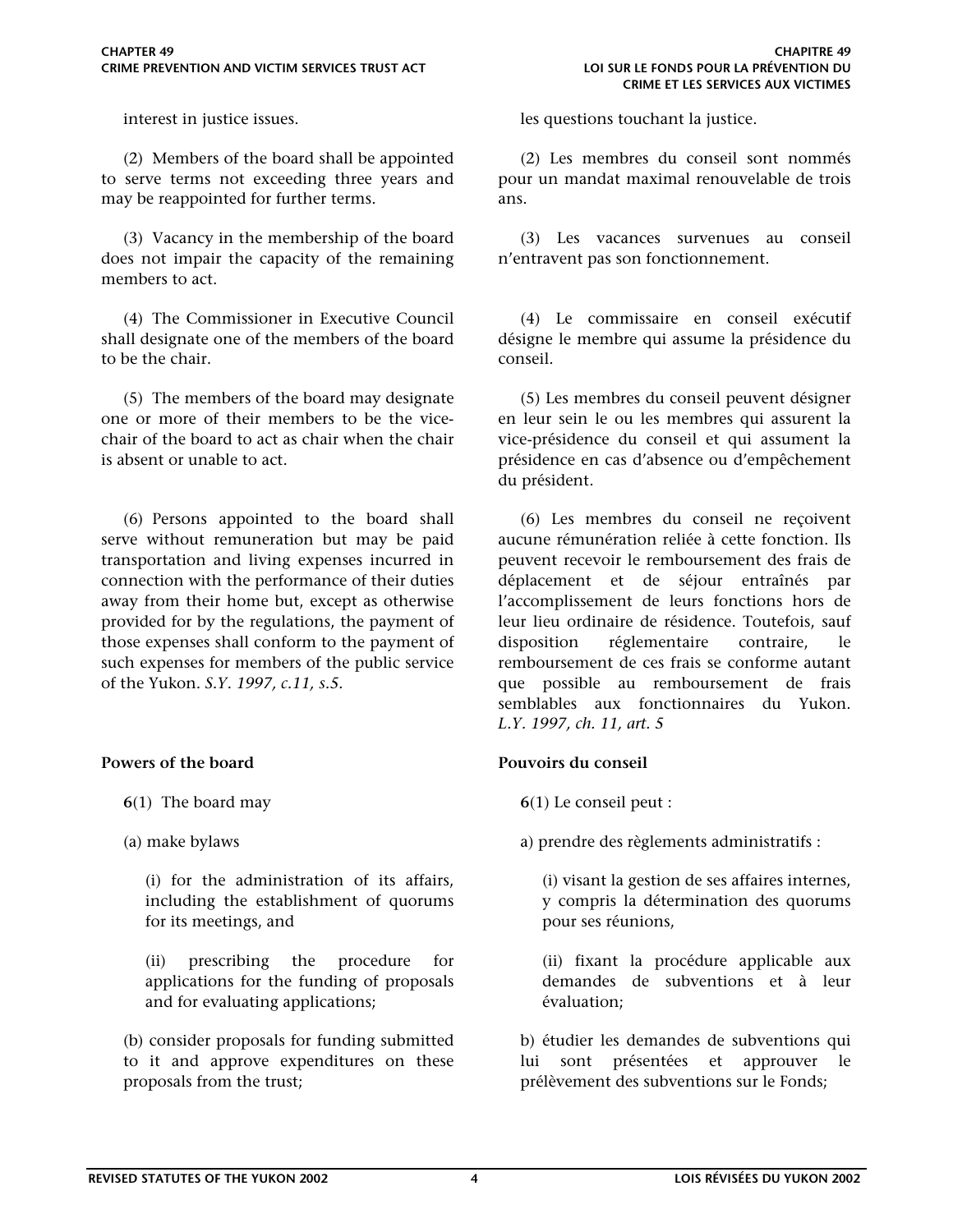(c) place terms and conditions on expenditures by the trust on proposals approved by it, including requiring the proponents of proposals to evaluate the proposals;

(d) establish criteria to be applied to proposals submitted to the board;

(e) with the approval of the Minister, spend those monies it considers necessary for the proper conduct of the affairs of the trust;

(f) pay any transportation and living expenses incurred by members in connection with the performance of their duties it considers appropriate, provided that the payment of those expenses shall conform to the payment of such expenses for members of the public service; and

(g) generally conduct and manage the business and affairs of the trust.

(2) The registered office of the trust shall be in care of the Department of Justice in the City of Whitehorse until the board determines otherwise.

(3) A bylaw of the board under subsection (1) is not a regulation within the meaning of the *Regulations Act*

(4) The board shall deliver a copy of each bylaw made under subsection (1) to the Minister of Justice immediately after the bylaw is made and shall provide a copy to any person who requests one. *S.Y. 1997, c.11, s.6.*

**7**(1) Until the trust reaches the amount of \$2,000,000, the board may spend on proposals approved by the board the interest on the trust and up to 10 per cent of the trust's principal.

(2) When the trust reaches the amount of \$2,000,000, the board may spend on proposals

c) assortir de modalités et de conditions les dépenses prélevées sur le Fonds à l'égard des demandes de subventions qu'elle a approuvées, dont l'évaluation par les auteurs des demandes de subventions;

d) déterminer les critères d'application des demandes de subventions qui lui sont présentées;

e) avec l'approbation du ministre, dépenser les sommes jugées nécessaires au bon fonctionnement des affaires du Fonds;

f) à condition que le montant des dépenses soit conforme au taux en vigueur dans la fonction publique et dans la mesure jugée appropriée, payer les frais de déplacement et de séjour engagés par ses membres dans l'exercice de leurs fonctions;

g) de façon générale, diriger et gérer les affaires tant commerciales qu'internes du Fonds.

(2) Sauf indication contraire du conseil, le bureau enregistré du Fonds se trouve placé sous les soins du ministère de la Justice à Whitehorse.

(3) Les règlements administratifs du conseil visés au paragraphe (1) ne constituent pas des règlements au sens de la *Loi sur les règlements*.

(4) Le conseil remet immédiatement au ministre de la Justice une copie de chaque règlement administratif qu'il prend en vertu du paragraphe (1) et en fournit une copie à quiconque en fait la demande. *L.Y. 1997, ch. 11, art. 6* 

## **Trust management principles Principes de gestion du Fonds**

 **7**(1) Jusqu'à ce que le Fonds atteigne la somme de 2 000 000 \$, le conseil peut verser sur les demandes de subventions qu'il approuve les intérêts du Fonds et jusqu'à concurrence de 10 pour cent du capital du Fonds.

(2) Quand le Fonds atteint la somme de 2 000 000 \$, le conseil ne peut verser à l'égard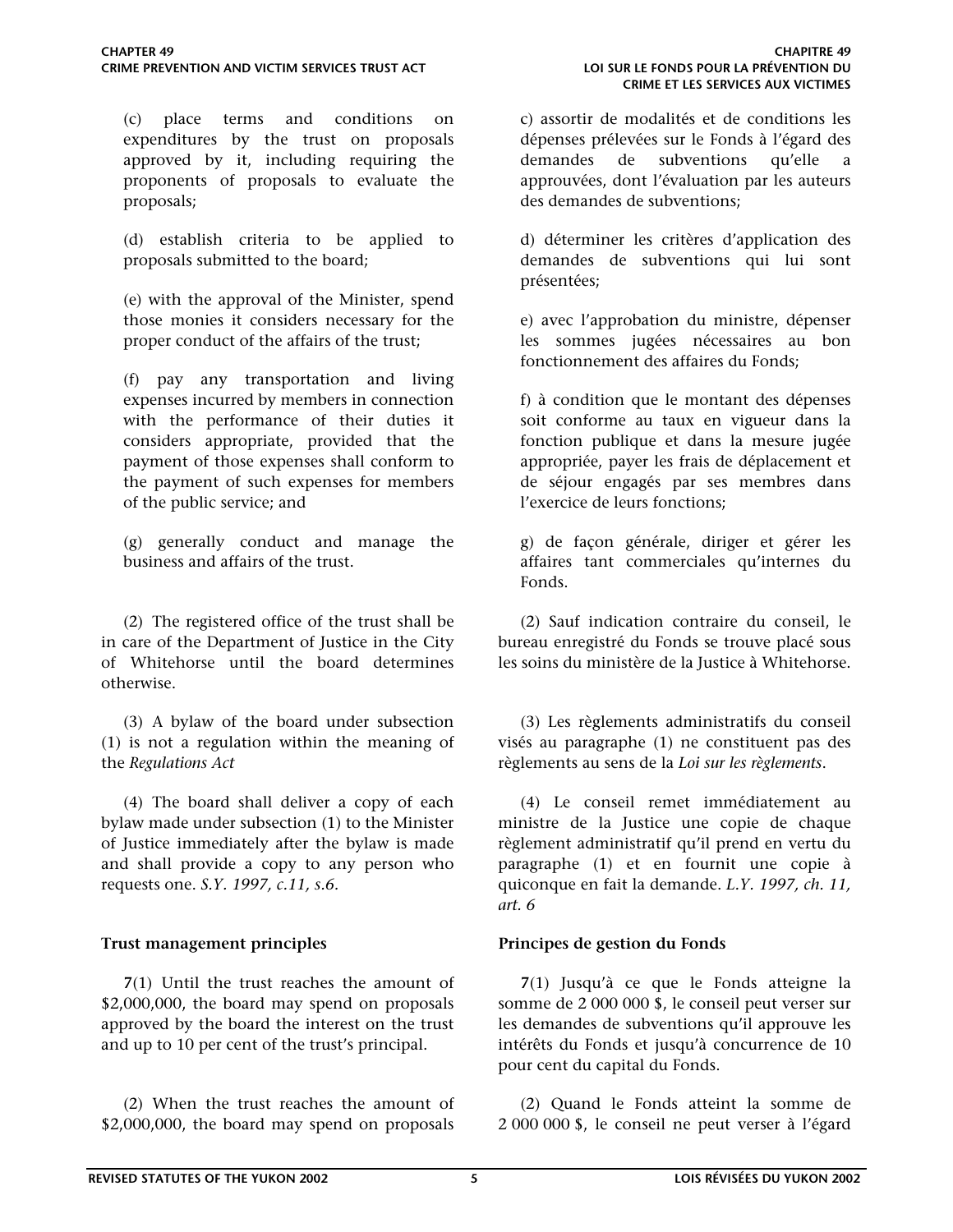approved by the board only the interest on the trust and the principal in excess of \$2,000,000, if any.

(3) In spending funds under subsection (1) or (2), the board must ensure that the portion of the principal attributable to the trust's containing the Victim Services Fund and the portion of interest which is received by the trust as a result of the trust's containing the Victim Services Fund is spent on victim services. *S.Y. 1997, c.11, s.7.*

**8** The board shall make an annual report, within three months from the end of the Government's financial year, to Minister of Justice on the affairs of the trust containing all information the Minister may require. Any financial statements included in the report shall be audited within three months of their having been given to the Minister. *S.Y. 1997, c.11, s.8.*

## **Tabling of Annual Report Dépôt du rapport annuel**

 **9** The Minister of Justice shall submit the annual report to the Commissioner in Executive Council and shall then lay the report before the Legislature if it is in session or, if not, at the next session. *S.Y. 1997, c.11, s.9.*

 **10** The board shall submit to the Minister of Justice any reports on the affairs of the trust, other than the annual report, as the Minister may require. *S.Y. 1997, c.11, s.10.*

## **Fine Surcharge Suramende Suramende**

 **11**(1) If a person is convicted of an offence against an Act other than the *Municipal Act* or of an offence against a regulation made by the Commissioner in Executive Council the convicted person shall pay a fine surcharge which shall be paid in addition to the fine, if any, and may be collected as though it were part des demandes de subventions qu'il approuve que les intérêts du Fonds et le capital, s'il en est, qui excède 2 000 000 \$.

(3) Lorsqu'il débourse des sommes en vertu des paragraphes (1) ou (2), le conseil doit veiller à ce que la portion du capital attribuable au Fonds contenant le Fonds de services aux victimes et la portion des intérêts que reçoit le Fonds par suite de l'inclusion dans le Fonds du Fonds de services aux victimes soient consacrées aux services aux victimes. *L.Y. 1997, ch. 11, art. 7* 

## **Annual Report Community Community Rapport annuel Rapport annuel**

**8** Dans les trois mois suivant la fin de l'année financière du gouvernement, le conseil établit à l'intention du ministre de la Justice un rapport annuel portant sur les affaires internes du Fonds contenant tous les renseignements exigés par le ministre. Les états financiers que comporte le rapport font l'objet d'une vérification dans les trois mois suivant leur communication au ministre. *L.Y. 1997, ch. 11, art. 8* 

**9** Le ministre de la Justice présente le rapport annuel au commissaire en conseil exécutif, puis le dépose sur le bureau de la Législature si elle siège, sinon à la session suivante. *L.Y. 1997, ch. 11, art. 9*

## **Other Reports Autres rapports**

 **10** En plus du rapport annuel, le conseil présente au ministre de la Justice tout rapport sur les affaires internes du Fonds qu'il exige. *L.Y. 1997, ch. 11, art. 10*

**11**(1) Toute personne déclarée coupable d'une infraction à une loi, à l'exception de la *Loi sur les municipalités*, ou à un règlement pris par le commissaire en conseil exécutif paie une suramende en sus de l'amende infligée, s'il en est, laquelle peut être perçue comme si elle faisait partie d'une amende.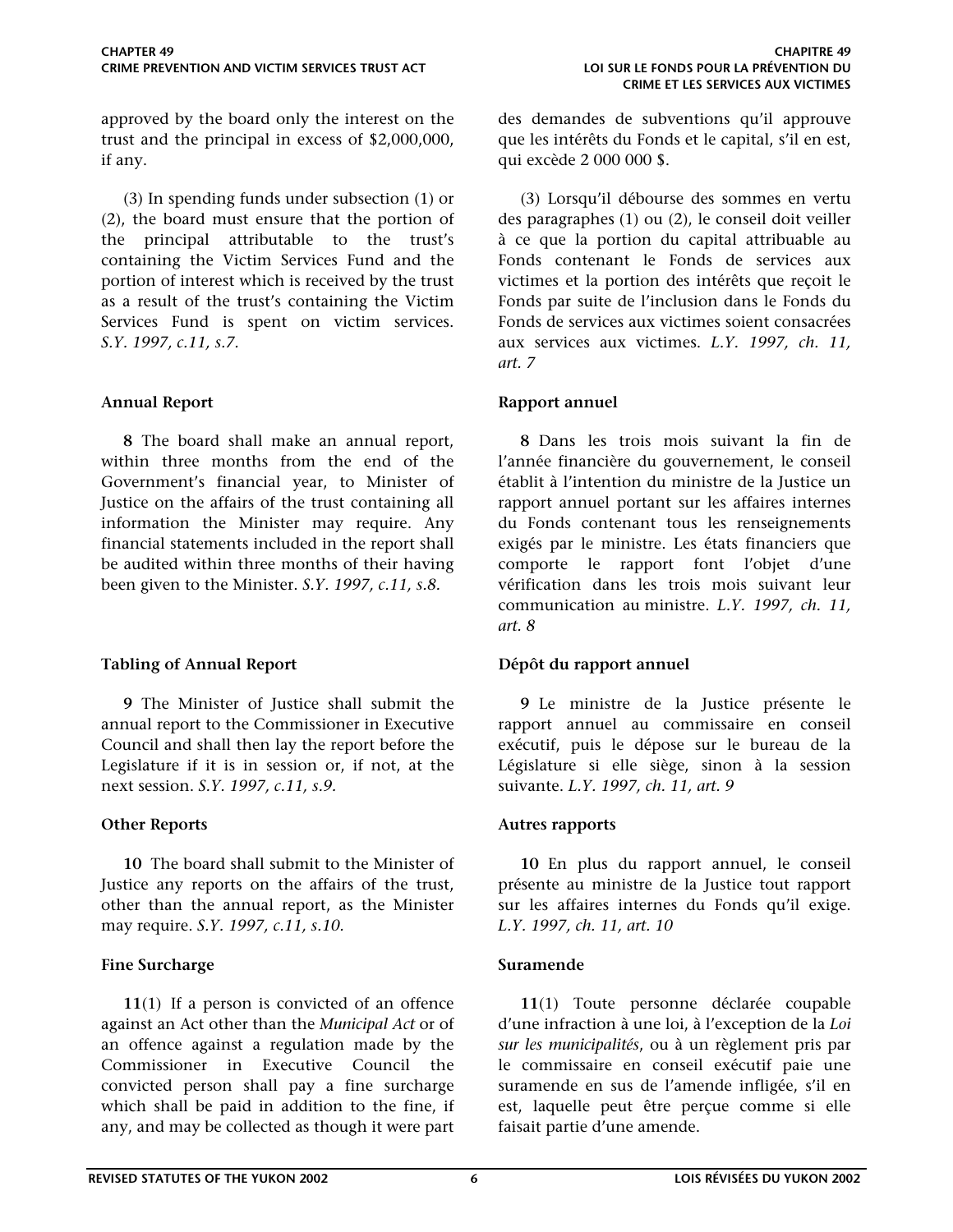of a fine.

(2) If a fine is imposed on the convicted person, the fine surcharge is 15 per cent of the fine or any other percentage of the fine prescribed by the Commissioner in Executive Council.

(3) If no fine is imposed on the convicted person, the fine surcharge shall be the greater of the amount the court orders to be paid or the amount prescribed by the Commissioner in Executive Council for that offence.

(4) If the offence is one for which a ticket has been issued and the ticket contains an endorsement to the effect that the person to whom the ticket is issued may pay the fine specified on the ticket instead of appearing in court to answer the charge, the fine surcharge is the greater of

(a) the sum of \$3.00; or

(b) the sum determined under subsection (2) and rounded off to the next lower dollar

but the fine surcharge is not payable if there is no endorsement of its amount on the ticket.

(5) A person who is liable to pay a fine surcharge is also liable to imprisonment for failure to pay the surcharge.

(6) The surcharge payable under this section is to be credited to the Victim Services Fund account of the trust. *S.Y. 1997, c.11, s.11.*

 **12** The Commissioner in Executive Council may authorize the Minister of Justice to make agreements with the Government of Canada respecting the collection and use of victim fine surcharges imposed under the *Criminal Code*  (Canada). *S.Y. 1997, c.11, s.12.*

(2) Si une amende est infligée à la personne déclarée coupable, le montant de la suramende est de 15 pour cent de l'amende infligée, ou tout autre pourcentage de l'amende fixé par le commissaire en conseil exécutif.

(3) Dans le cas où aucune amende n'est infligée à la personne déclarée coupable, le montant de la suramende est le plus élevé du montant dont le paiement est ordonné par le tribunal ou du montant fixé par le commissaire en conseil exécutif.

(4) Si l'infraction est visée par un procèsverbal d'infraction et que celui-ci ne contient aucune mention portant que le destinataire du procès-verbal d'infraction peut payer l'amende figurant sur le procès-verbal d'infraction au lieu de comparaître en justice pour répondre à l'accusation, le montant de la suramende est le plus élevé des montants suivants indiqués sur le procès-verbal d'infraction :

a) trois dollars;

b) le montant prévu en application du paragraphe (2) arrondi au dollar inférieur.

Toutefois, il n'y a pas lieu de payer la suramende si aucune mention du montant de celle-ci ne figure.

(5) Quiconque est passible de la suramende est également passible d'emprisonnement à défaut de payer la suramende.

(6) Les suramendes payables en application du présent article sont versées au crédit du compte du Fonds contenant le Fonds de services aux victimes. *L.Y. 1997, ch. 11, art. 11*

## **Agreements with Canada Ententes avec le gouvernement du Canada**

**12** Le commissaire en conseil exécutif peut autoriser le ministre de la Justice à conclure avec le gouvernement du Canada des ententes portant sur la perception et l'utilisation des suramendes compensatoires infligées en vertu du *Code criminel* (Canada). *L.Y. 1997, ch. 11,*